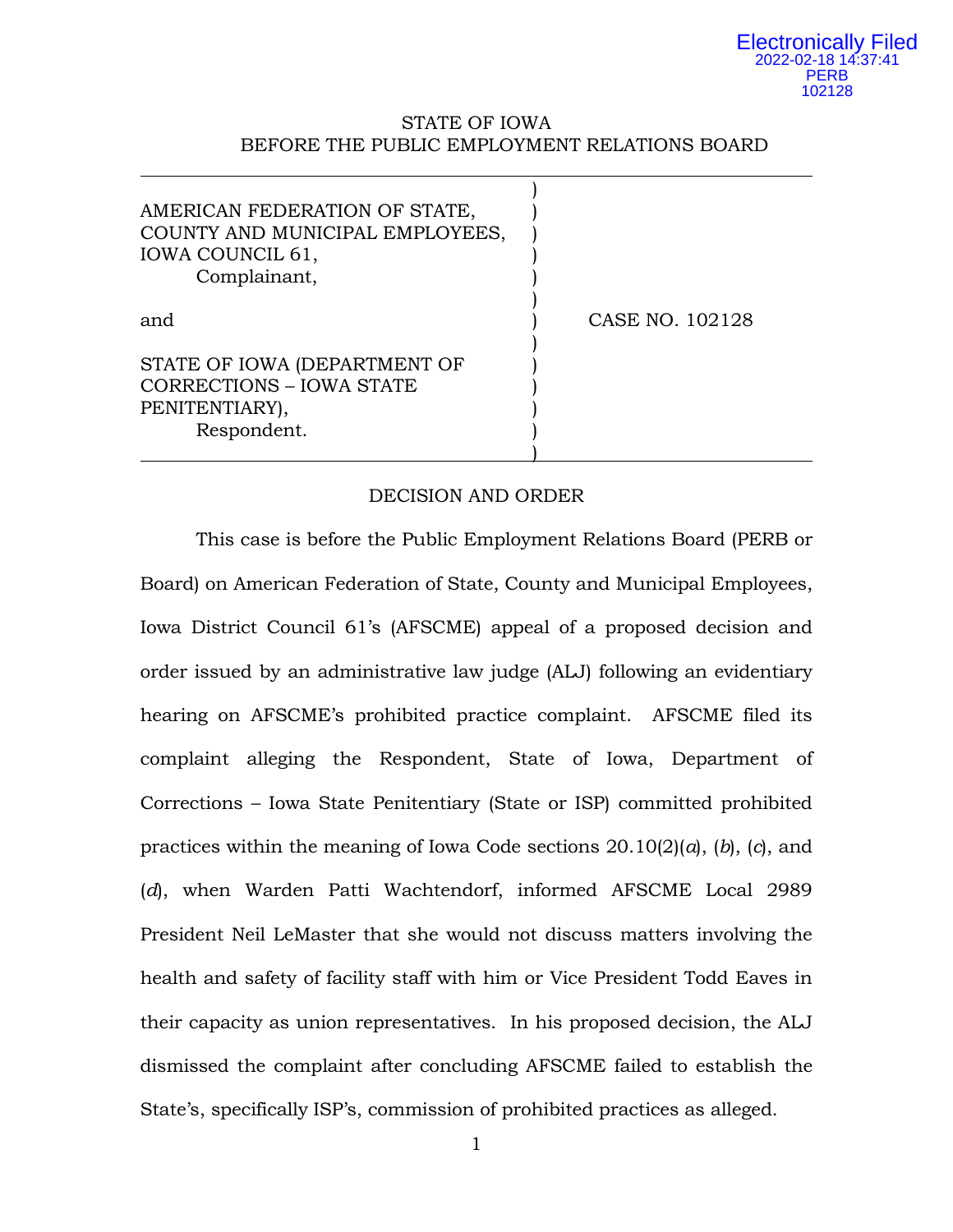Prior to oral arguments, AFSCME filed a brief for the Board's review and the State relied on its post-hearing brief. Attorney Mark Hedberg for AFSCME and attorneys Annie Hoth and Nathan Reckman for the State presented oral arguments to the Board.

Pursuant to Iowa Code section 17A.15(3), on appeal from an ALJ's proposed decision, we possess all powers that we would have possessed had we elected, pursuant to PERB rule  $621-2.1(20)$ , to preside at the evidentiary hearing in the place of the ALJ. Pursuant to PERB rules  $621-11.8(8A, 20)$  and  $621-9.5(17A, 20)$ , on this appeal, we have utilized the record as submitted to the ALJ.

Based upon our review of this record, as well as the parties' briefs and oral arguments, we adopt the ALJ's findings of fact with an addition and we adopt the ALJ's conclusions with additional discussion. We concur with the ALJ and conclude AFSCME failed to establish the State's commission of prohibited practices as alleged.

### **FINDINGS OF FACT**

The ALJ's findings of fact, as set forth in the proposed decision and order attached as "Appendix A," are fully supported by the record. We adopt the ALJ's factual findings as our own, with the following addition:

The record is unclear regarding the September 2017, staff communication meeting. Before this meeting, it appears that AFSCME Local President LeMaster and Vice-President Eaves did not request to meet or have prior communications with Warden Wachtendorf. LeMasters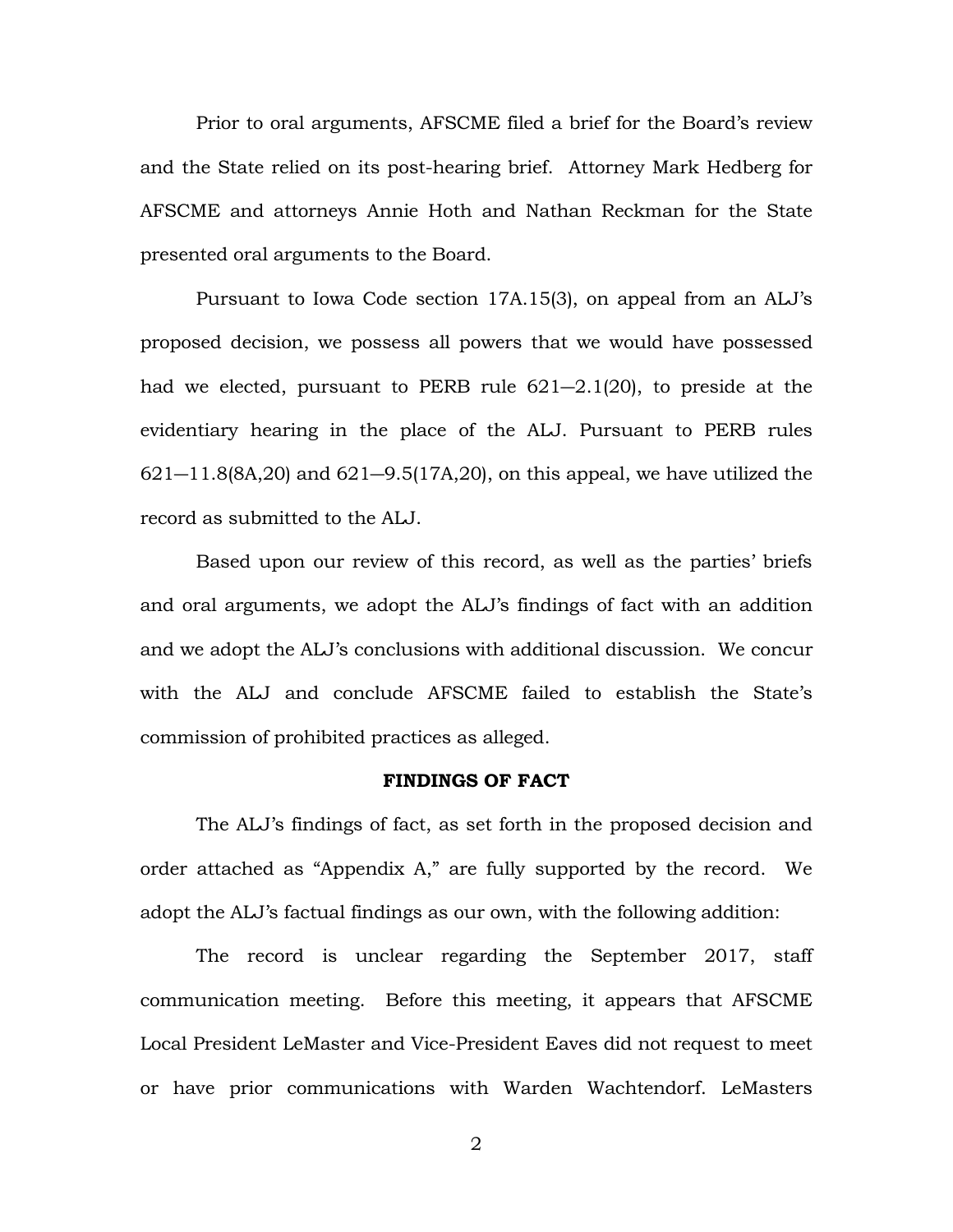testified that, at the September 2017, staff communications meetings, he told the warden that he represented union members and indicated generally he "needed to talk to her about some issues." The record is absent of any further explanation of the issues. LeMaster further testified that if they were called on, their questions would be re-diverted to someone else." There is no explanation what these questions were.

## **CONCLUSIONS OF LAW**

We agree with the ALJ's conclusions as set out in Appendix A and adopt them as our own, with the following additional discussion:

In its appeal, AFSCME asserts the ALJ erred in failing to consider the warden's conduct at the September 2017, staff communication meeting. We concur with the ALJ's analysis and conclusions to the extent AFSCME alleged that the warden's failure to answer questions during the staff communication meeting constituted a separate prohibited practice.

However, we did consider evidence of the warden's conduct in our analysis of whether her later refusal to meet with LeMaster and Eaves in their capacity as union representatives to discuss workplace health and safety concerns constituted a prohibited practice. The evidence is insufficient to ascertain what the issues were at the time other than to conclude they were part and parcel of what LeMaster and Eaves later described as health and safety concerns. For the reasons set out by the ALJ, we concur with his conclusion that AFSCME failed to establish the State (specifically ISP) committed a prohibited practice within the meaning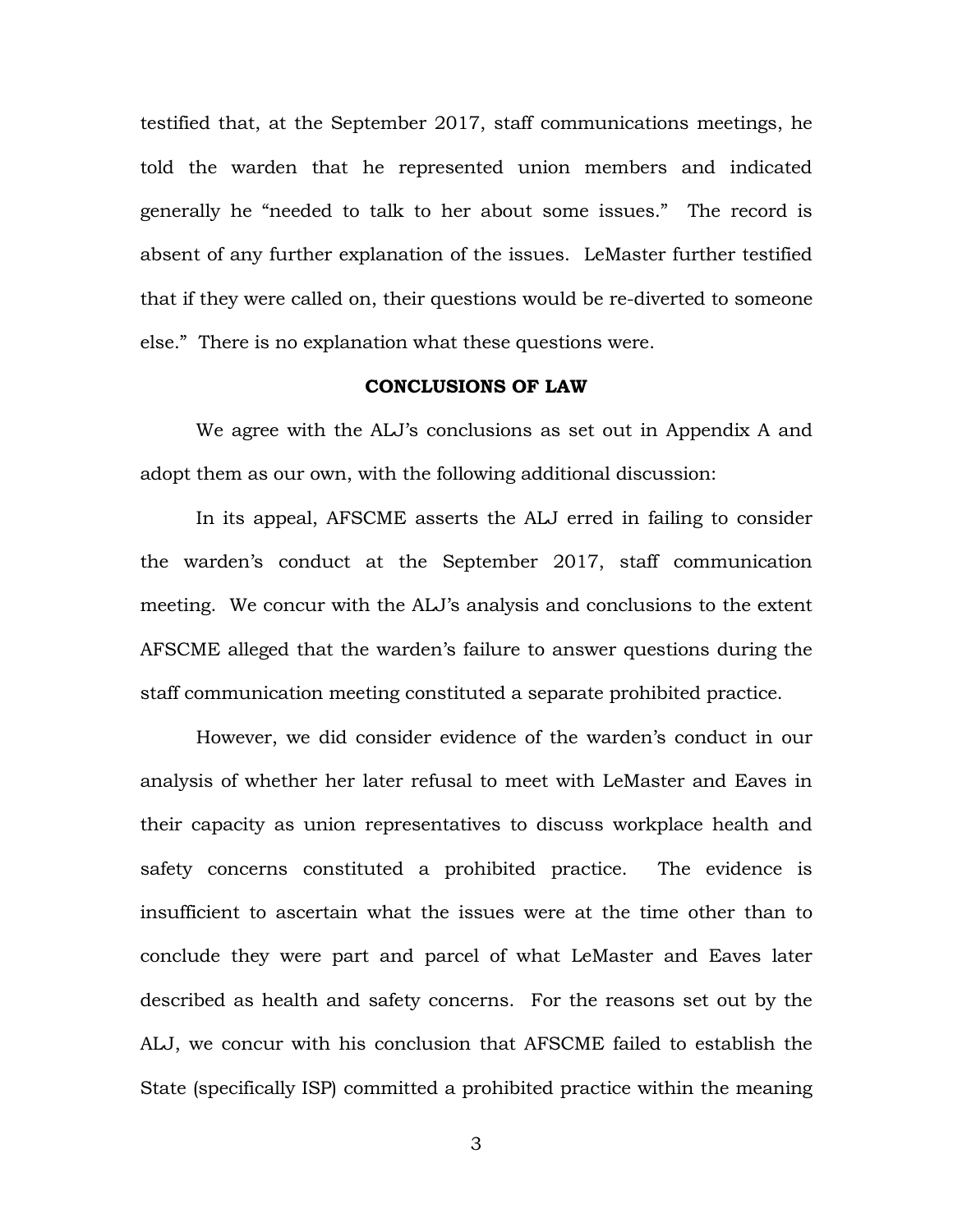of Iowa Code sections 20.10(2)(*a*), (*b*), (*c*), or (*d*). Accordingly, we enter the following:

### **ORDER**

The prohibited practice complaint filed by AFSCME, Iowa Council 61 is hereby DISMISSED.

The cost of reporting and of the agency-requested transcript in the amount of \$263.70 are assessed against AFSCME pursuant to Iowa Code section 20.11(3) and PERB rule 621—3.12(20). A bill of costs will be issued to AFSCME in accordance with PERB subrule 3.12(3).

This decision constitutes final agency action.

DATED at Des Moines, Iowa, this 18th day of February, 2022.

PUBLIC EMPLOYMENT RELATIONS BOARD

 $72$  M HW and

Erik M. Helland, Board Chair

 $\sqrt{2}$ 

Jane M. Dufoe, Board Member

Original filed EDMS.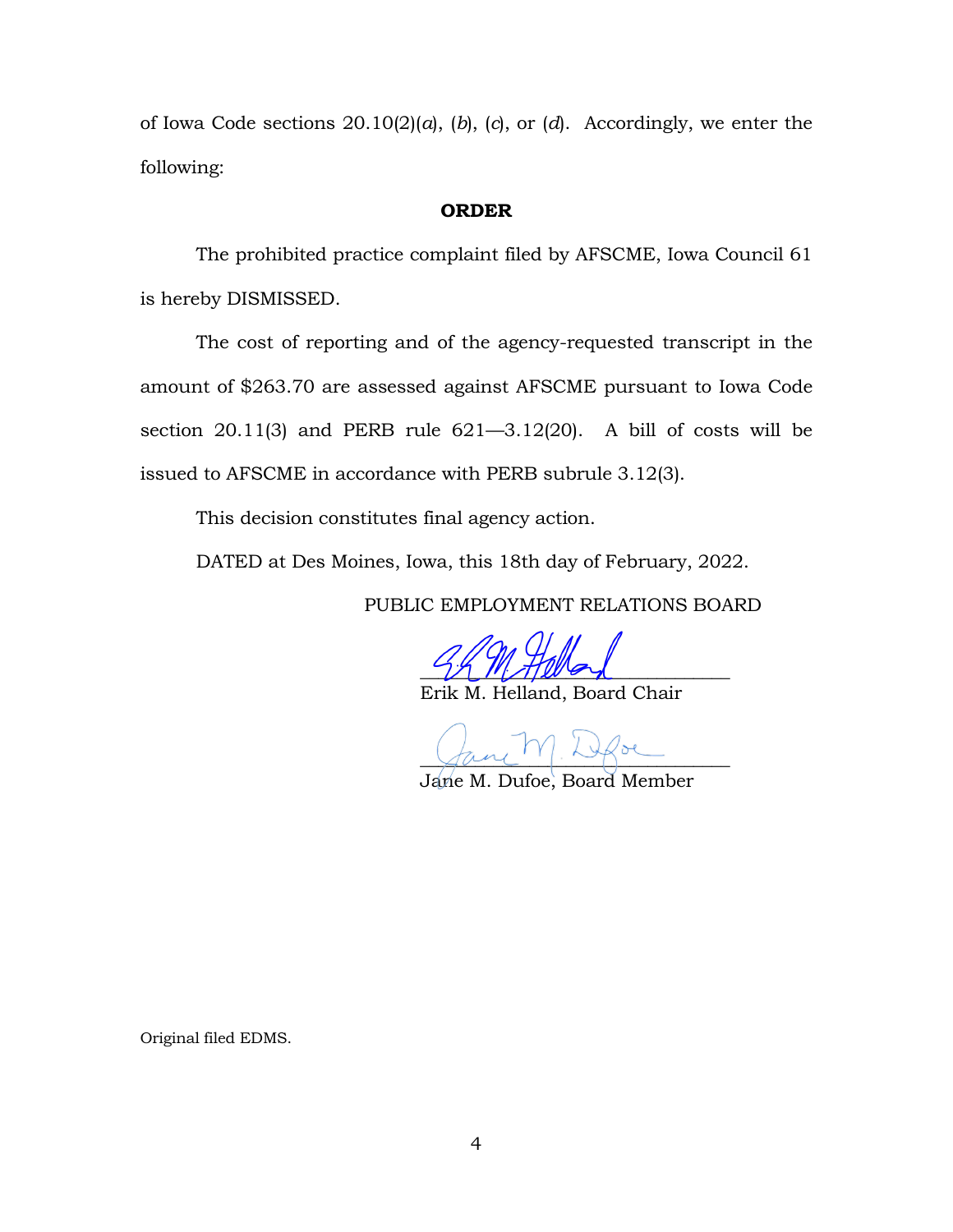APPENDIX A

### STATE OF IOWA BEFORE THE PUBLIC EMPLOYMENT RELATIONS BOARD

| AMERICAN FEDERATION OF STATE,<br>COUNTY AND MUNICIPAL EMPLOYEES,<br>IOWA COUNCIL 61,<br>Complainant, |                 |
|------------------------------------------------------------------------------------------------------|-----------------|
| and                                                                                                  | CASE NO. 102128 |
| STATE OF IOWA (DEPARTMENT OF<br>CORRECTIONS - IOWA STATE<br>PENITENTIARY),<br>Respondent.            |                 |

# PROPOSED DECISION AND ORDER

The Complainant, American Federation of State, County and Municipal Employees, Iowa Council 61 (AFSCME), filed a prohibited practice complaint with the Public Employment Relations Board (PERB or Board) pursuant to Iowa Code section 20.11 and PERB rule 621—3.1(20). AFSCME contends the Respondent, State of Iowa, Department of Corrections – Iowa State Penitentiary (State or ISP), committed prohibited practices within the meaning of Iowa Code sections 20.10(2)(*a*), (*b*), (*c*), and (*d*) when, on October 16, 2017, the State, though Warden Patti Wachtendorf, informed AFSCME Local 2989 President Neil LeMaster that she would not discuss matters involving the health and safety of staff at the facility with either him or Vice President Todd Eaves in their capacity as union representatives.[1](#page-4-0) The State denies the commission of any prohibited practice.

<span id="page-4-0"></span>ł <sup>1</sup> In its post-hearing brief, AFSCME clarified its complaint that sections 20.10(2)(*e*) and 20.10(3) were not at issue. *See* AFSCME Post-Hearing Brief, pg. 8.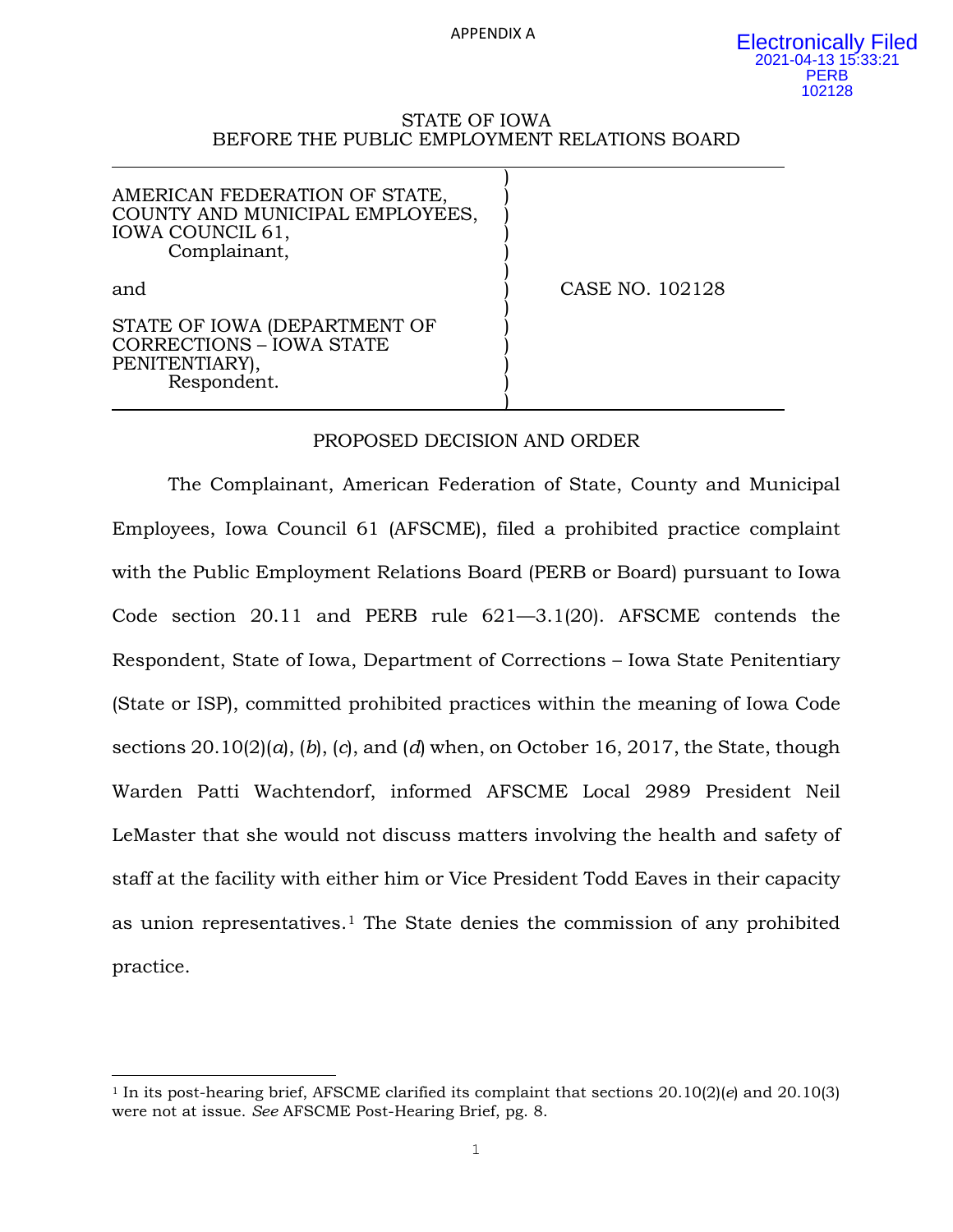After mediation failed, the undersigned administrative law judge (ALJ) was assigned and an evidentiary hearing was held in Des Moines, Iowa, on August 18, 2020. Attorney Mark Hedberg represented AFSCME and attorney Nathan Reckman represented the State. Both parties filed post-hearing briefs, the last of which was filed on October 15, 2020.

Based upon the entirety of the record, as well as the parties' arguments, I conclude AFSCME has failed to establish the State's commission of a prohibited practice.

### FINDINGS OF FACT

## Background

Ĩ

The State of Iowa is a public employer within the meaning of Iowa Code section 20.3(10) and AFSCME is a certified employee organization within the meaning of Iowa Code section 20.3(4). PERB has certified AFSCME as the exclusive bargaining representative of certain State of Iowa security employees. One of the security positions AFSCME represents are state employed correctional officers.[2](#page-5-0)

The Iowa State Penitentiary (ISP), part of the Iowa Department of Corrections, is a maximum and minimum-security correctional institution located in Fort Madison, Iowa. Correctional Officers Neil LeMaster and Todd Eaves have each worked as correctional officers at ISP for more than twenty years. Throughout their careers at ISP, LeMaster and Eaves have been active

<span id="page-5-0"></span><sup>2</sup> *See* PERB Case Nos. 294 and 942. Subsequently amended in Case Nos. 3507 and 3513.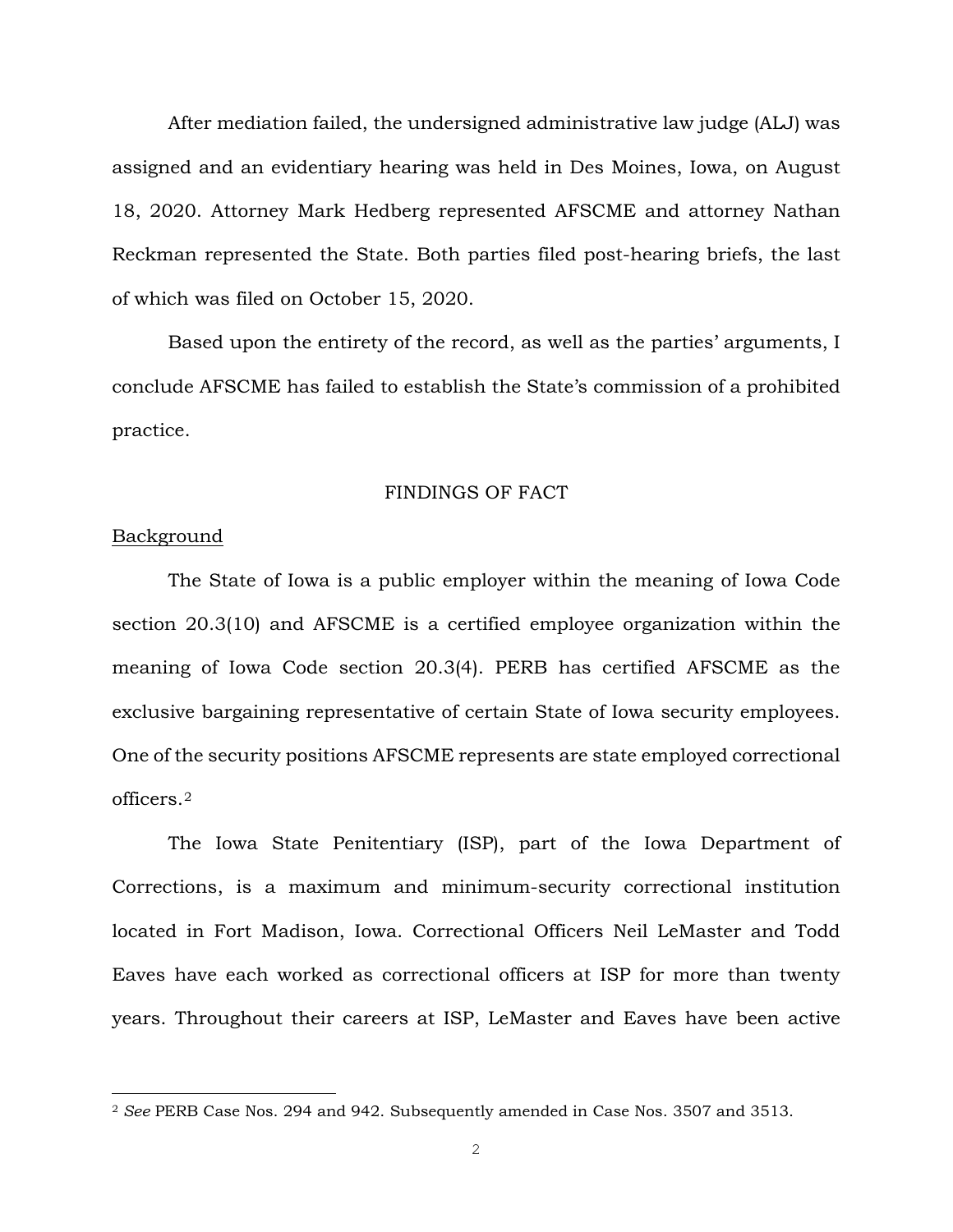AFSCME union members, each having served as officers in their local union and members of AFSCME Council 61's Executive Board. In October 2017, LeMaster was elected President, and Eaves Vice-President, of AFSCME Local 2989.

LeMaster testified that as President and Vice President, it was their job to help employees with their problems, both individually and in a group setting. In describing their duties as officers, LeMaster explained:

…[P]eople become members to have us represent them because they feel intimidated by administration and they feel like maybe they'll be retaliated against if they bring up certain issues. So they can kind of cloak themselves behind us and we'll get in there and we can push their concerns without them having to worry about being retaliated against.

Prior to July 1, 2017, and pursuant to the then-applicable collective bargaining agreement (CBA) between AFSCME and the State of Iowa, representatives of management and AFSCME Local 2989 held Labor/Management meetings to discuss, and work to resolve, workplace concerns.[3](#page-6-0) Specifically, the CBA required the parties to attempt to resolve all issues concerning employees' health and safety through Labor/Management meetings before pursuing other actions.[4](#page-6-1)

In February 2017, the Iowa Legislature amended Iowa Code chapter 20 with the passage of House File 291.[5](#page-6-2) Pertinent to this case, the 2017

Ĩ

<span id="page-6-0"></span> $3$  At the hearing, with the agreement of the parties, the undersigned took judicial notice of the parties' past two CBAs, the first, effective July 1, 2015 through June 30, 2017, and the second, effective July 1, 2017 through June 30, 2019. Electronic copies of the CBAs are included in the record.

<span id="page-6-1"></span><sup>4</sup> *See* 2015-2017 AFSCME & State CBA pgs. 96-97, 103-104.

<span id="page-6-2"></span><sup>5</sup> The amendments included changes to "mandatory," "permissive," and "excluded" topics of bargaining between public sector employers and unions representing public sector employees. *See* Iowa Code § 20.9 (2017). All Code references are to Iowa Code (2017).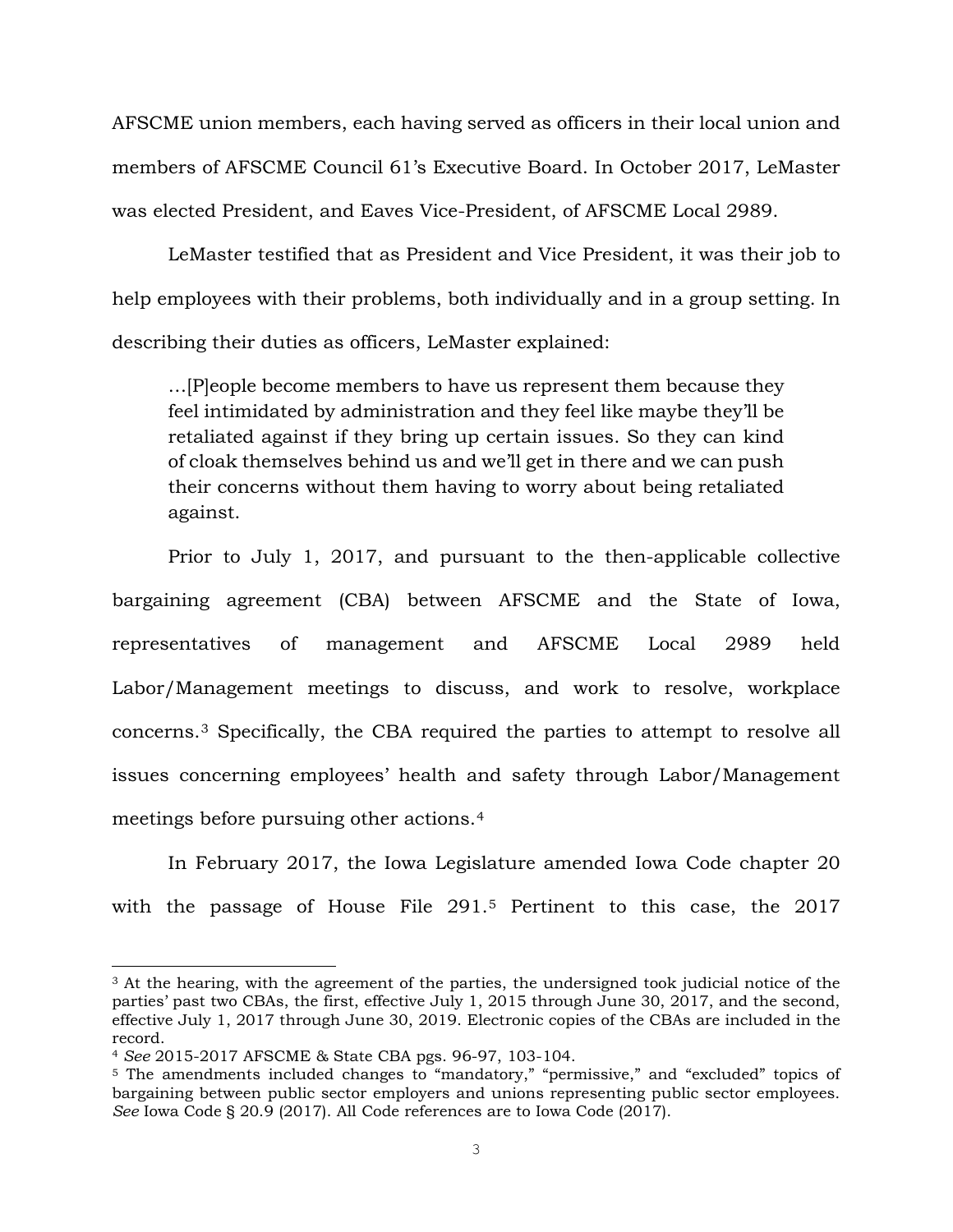amendments to chapter 20 changed the topics of "health and safety matters" from a "mandatory" topic of bargaining to a "permissive" topic of bargaining for all units that do not have at least thirty percent of members who are "public safety employees."[6](#page-7-0) *See* Iowa Code § 20.9. These amendments resulted in the elimination of all references to health, safety, and Labor/Management Committees from the parties' subsequent CBA, effective July 1, 2017 through June 30, 2019.

In early 2017, Patti Wachtendorf was appointed Warden of ISP. At some point after July 1, 2017, Wachtendorf ended ISP's practice of Labor/Management meetings and replaced them with monthly "staff communication meetings." The staff communication meetings, which were open to all ISP employees, were an opportunity for ISP staff to voice their concerns and ask questions of management.

In fall 2017, several employees reported to LeMaster and Eaves heighted tension between inmates and officers, which had resulted in a recent increase in staff assaults. Concerned about these reports, in September 2017, LeMaster and Eaves attended a staff communication meeting to discuss their concerns with Warden Wachtendorf.

Both LeMaster and Eaves testified that at the meeting employees were told that to ask a question they must raise their hands and wait to be called upon. However, when LeMaster asked a question on behalf of the union's members,

<span id="page-7-0"></span>Ξ <sup>6</sup> The AFSCME represented State security bargaining unit is a non-public safety unit, as it does not have at least thirty percent of members who are "public safety employees" within the meaning of Iowa Code § 20.3(11).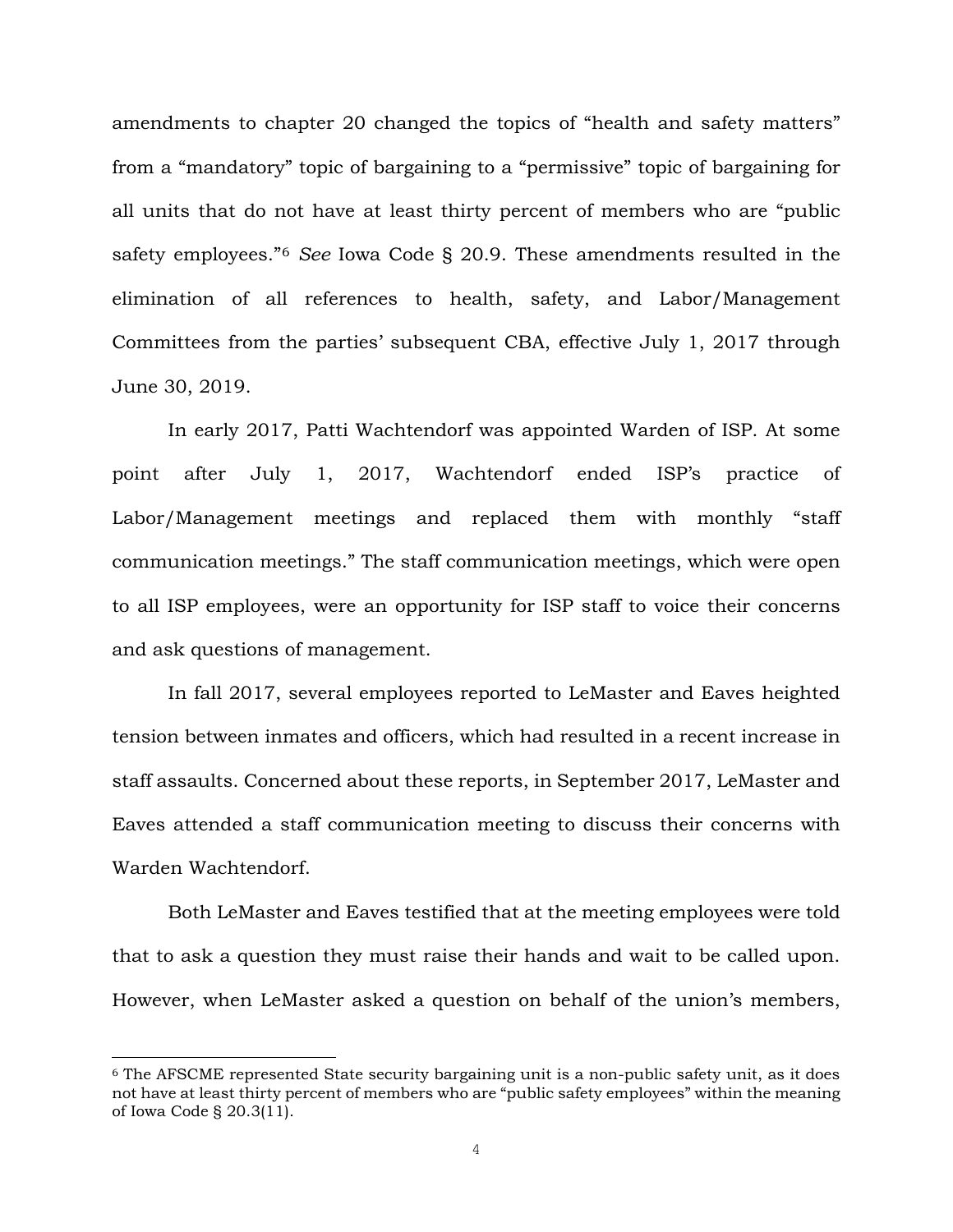Wachtendorf informed him that she would only speak to him as an individual, not as a union representative. For the rest of the meeting, management allegedly ignored their questions or redirected their questions to other employees.

After the staff communication meeting, LeMaster briefly met with Wachtendorf in the hallway. LeMaster told Wachtendorf the union had health and safety concerns and he asked to meet with her in his capacity as president of AFSCME Local 2989 to discuss the union's concerns. However, Wachtendorf responded that she would not meet with LeMaster or Eaves as union representatives, but would meet with them as officers/staff at the staff communication meetings.

On October 14, 2017, LeMaster sent Wachtendorf an email, which read, in relevant part:

Warden Wachtendorf,

Todd Eaves and I were elected president, and vice president of local 2989 and would like to sit down with you to discuss the health and safety of our staff. I believe that due to the changes in the local union leadership, we should sit down and discuss some of our concerns. Can you please let me know what would be a good time to discuss these matters with you?

On October 16, 2017, Wachtendorf responded:

Congratulations! Are you Pres and Todd VP?

Neil, I will meet with any staff; I'm very open about that. I will meet with you and Todd as officers/staff not as union representatives. The new forum for that is the Staff Communications meeting that I would like to see both of you attend. We've had good turnouts at each monthly meeting and great discussions. As you know, we rotate between 630am, 800pm and 1230pm to give more staff opportunities to attend. The next one is Nov 14  $\omega$  800pm.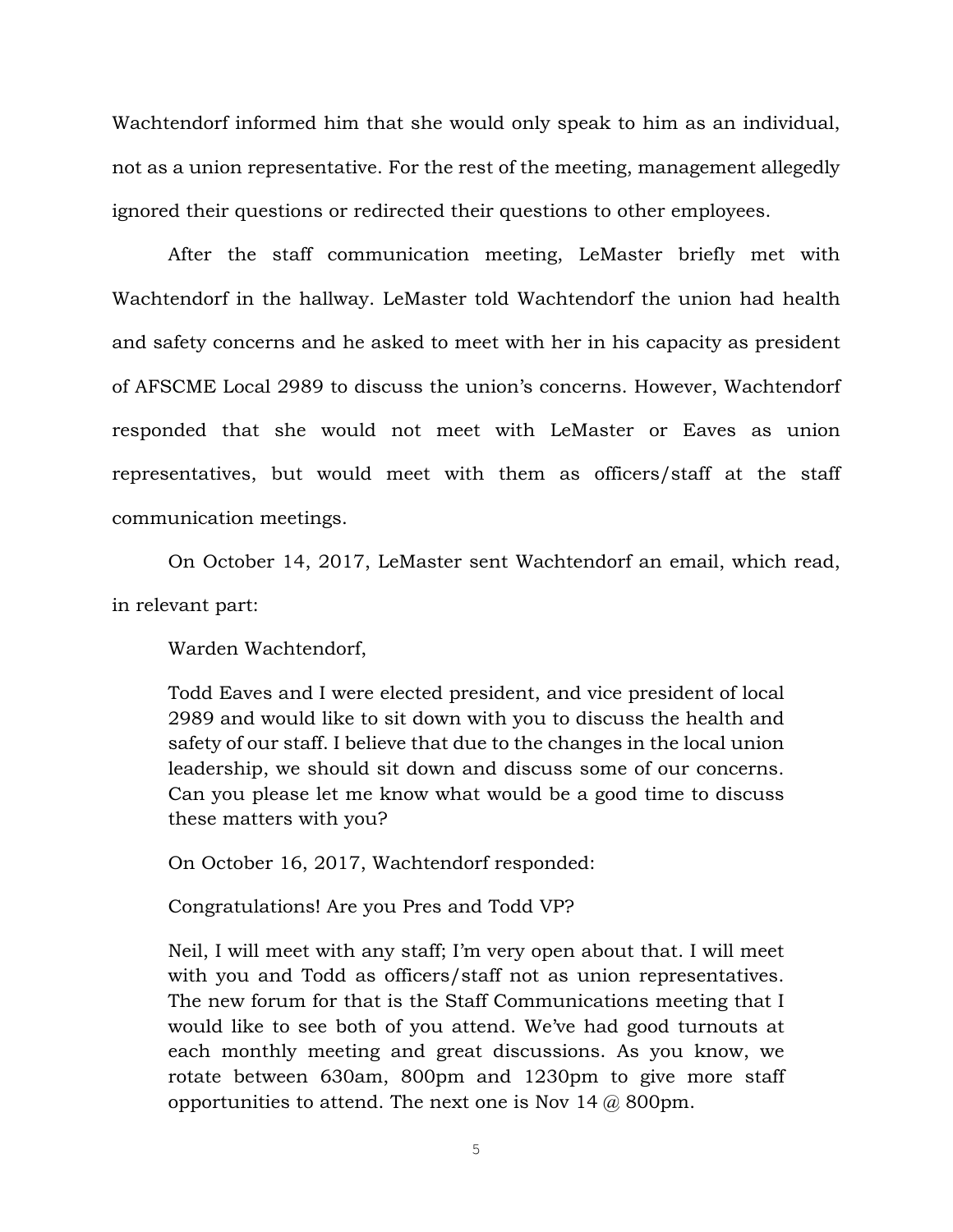Let me know what you decide. Thanks!<sup>[7](#page-9-0)</sup>

On November 21, 2017, AFSCME filed the instant prohibited practice complaint.

# CONCLUSIONS OF LAW

In its complaint, AFSCME contends the State committed prohibited practices within the meaning of Iowa Code sections 20.10(2)(*a*), (*b*), (*c*), and (*d*) when, on October 16, 2017, Warden Wachtendorf informed AFSCME Local 2989 President Neil LeMaster that she would not discuss matters involving the health and safety of staff at the facility with either him or Vice President Todd Eaves in their capacity as union representatives. The provisions of section 20.10 relevant to this claim provide:

# **20.10 Prohibited practices.**

\*\*\*

2. It shall be a prohibited practice for a public employer or the employers designated representative to:

*a*. Interfere with, restrain, or coerce public employees in the exercise of rights granted by this chapter.

*b*. Dominate or interfere in the administration of any employee organization.

*c*. Encourage or discourage membership in any employee organization, committee, or association by discrimination in hiring, tenure, or other terms or conditions of employment.

*d*. Discharge or discriminate against a public employee because the employee has filed an affidavit, petition, or complaint or given any information or testimony under this chapter, or because the employee has formed, joined, or chosen to be represented by any

<span id="page-9-0"></span>Ĩ <sup>7</sup> Union Exhibit A.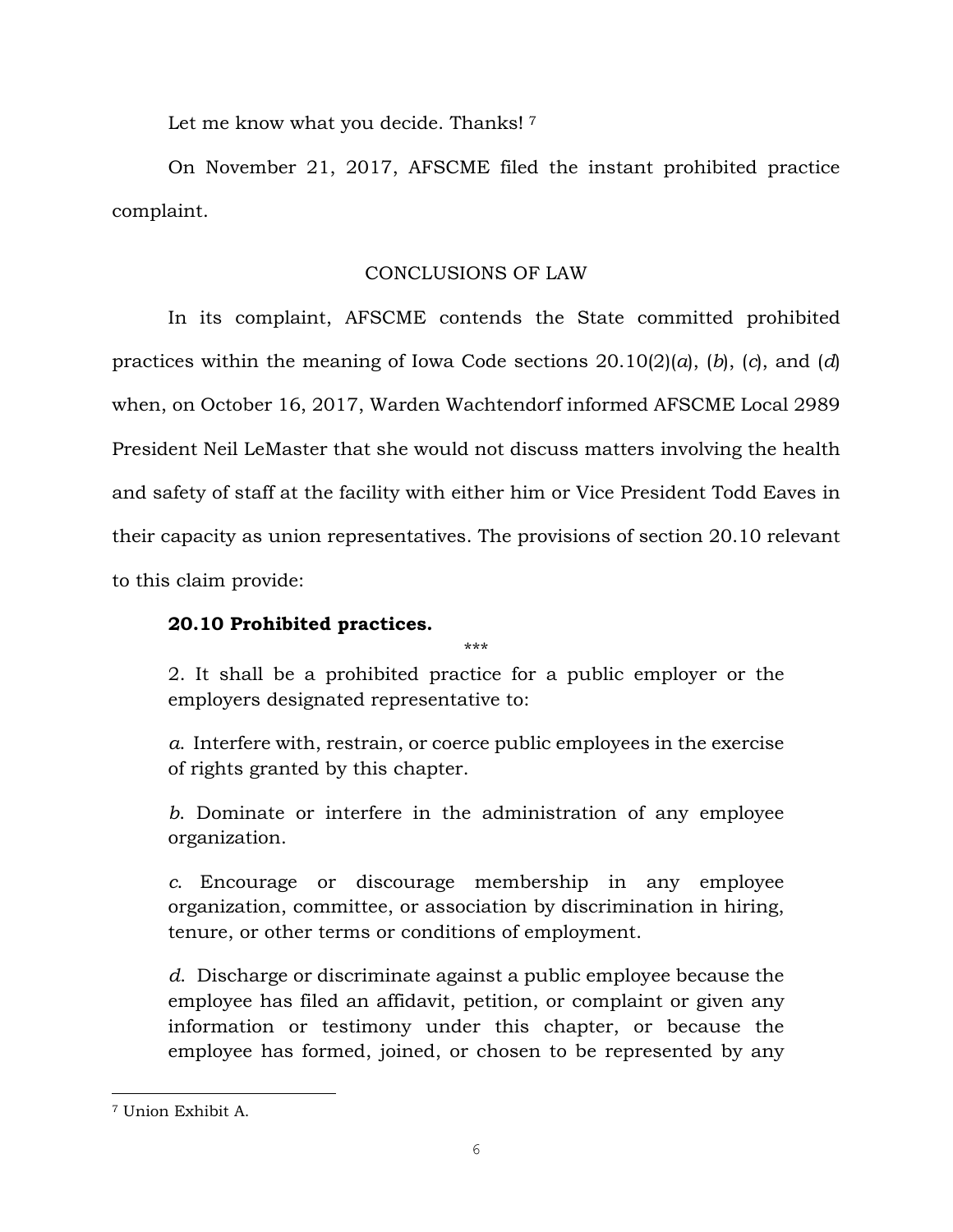employee organization.

Iowa Code section 20.8(3) is also central to AFSCME's claims in this case, which provides, in relevant part:

## **20.8 Public employee rights.**

Public employees shall have the right to: \*\*\*

3. Engage in other concerted activities for the purpose of collective bargaining or other mutual aid or protection insofar as any such activity is not prohibited by this chapter or any other law of the state.

In prohibited practice proceedings, the complainant bears the burden of establishing each element of the charge. *Serv. Emp. Int'l Union, Local 199 & Broadlawns Med. Ctr.*, 2005 PERB 6894 at 5; *United Elec. Radio & Mach. Workers of Am. Local 886 & Tama Cnty.*, 2005 PERB 6756 at 6-7.

## Notice of conduct at issue

A preliminary issue in this case concerns AFSCME's notice of alleged violations and the scope of conduct at issue. On its face, AFSCME's complaint seemingly challenges only Wachtendorf's October 16, 2017, response to LeMaster and Eaves, wherein she stated, "I will meet with you and [Eaves] as officers/staff not as union representatives." Although not mentioned in the complaint, as discussed in the Findings of Fact, testimony was received concerning Wachtendorf's alleged refusal to answer LeMaster and Eaves' questions during a staff communication meeting in September 2017. Further, in its post-hearing brief, AFSCME appears to argue—in addition to its argument concerning the October 16 email—that Wachtendorf's refusal to answer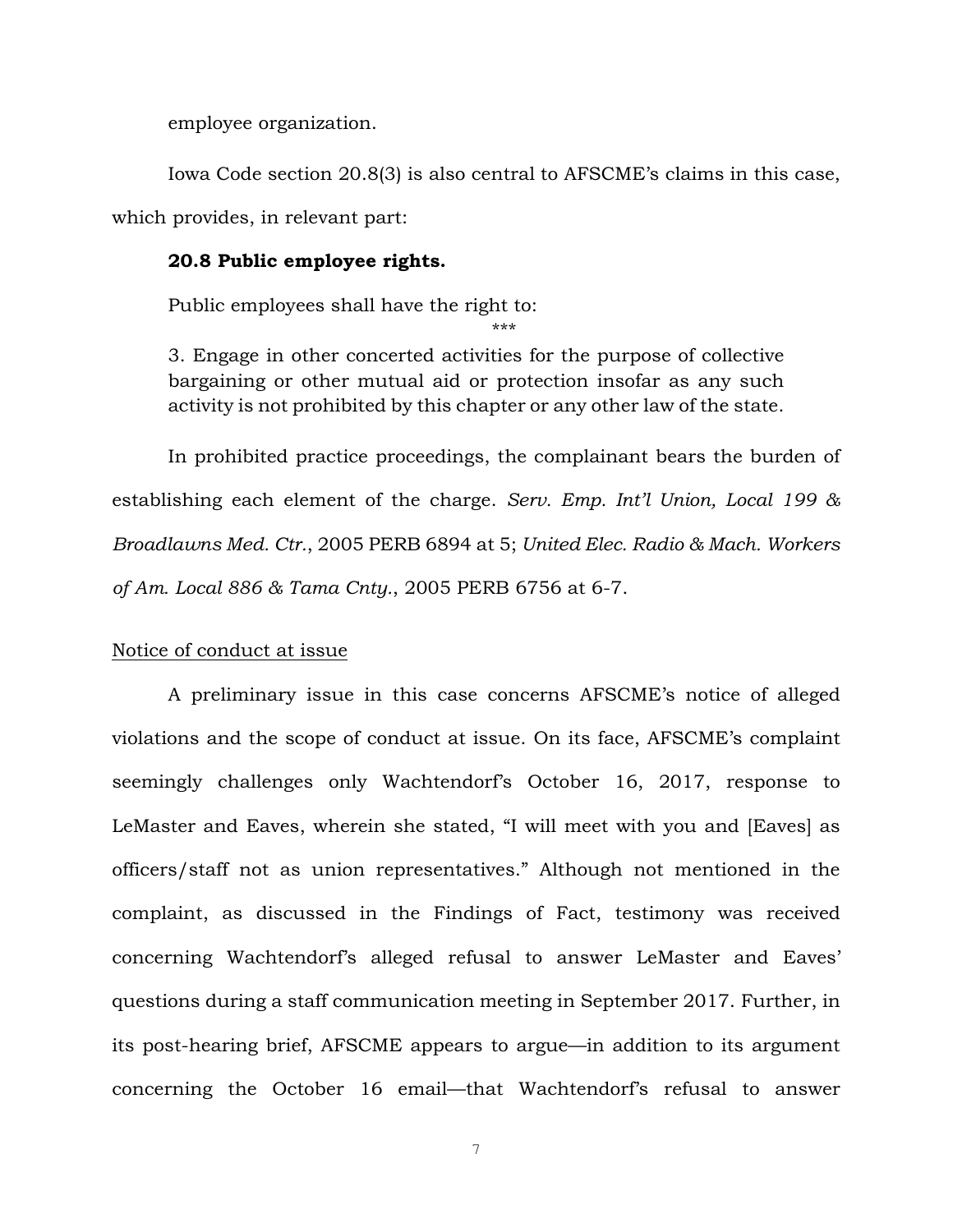questions during the staff communication meeting constituted a separate prohibited practice.[8](#page-11-0)

Although PERB requires only notice pleading, AFSCME's complaint provided the State no notice of the existence of any issues regarding Wachtendorf's conduct at the meeting. Thus, the complaint fails to comply with PERB subrule 3.2(3) as to any such issues and AFSCME has made no motion to amend its complaint to conform to the proof as allowed by PERB rule 621—2.9. *See Haugland v. Schmidt*, 349 N.W.2d 121, 123 (Iowa 1984) (explaining a pleading is sufficient if it apprises of the incident out of which the claim arose and the general nature of the action). What is more, the State did not present any evidence at hearing concerning the staff communication meeting nor provide any arguments concerning the meeting in its post-hearing brief.

Under these circumstances, where AFSCME's complaint failed to provide the State notice of the existence of potential issues regarding the meeting and where the State did not present evidence or arguments concerning the meeting, the undersigned concludes that the State has not impliedly consented to the trial of potential issues arising from Wachtendorf's conduct at the staff communication meeting. *See AFSCME/Iowa Council 61 & State of Iowa (Dep't of Personnel)*, 1992 ALJ 4348 & 4440 at 2-3. Consequently, this decision is limited to the specific issue raised in AFSCME's complaint: whether Wachtendorf's refusal to meet with LeMaster and Eaves in their capacity as union representatives to discuss health and safety issues constituted a prohibited

Ĩ

<span id="page-11-0"></span><sup>8</sup> *See* AFSCME Post-Hearing Brief, pg. 8.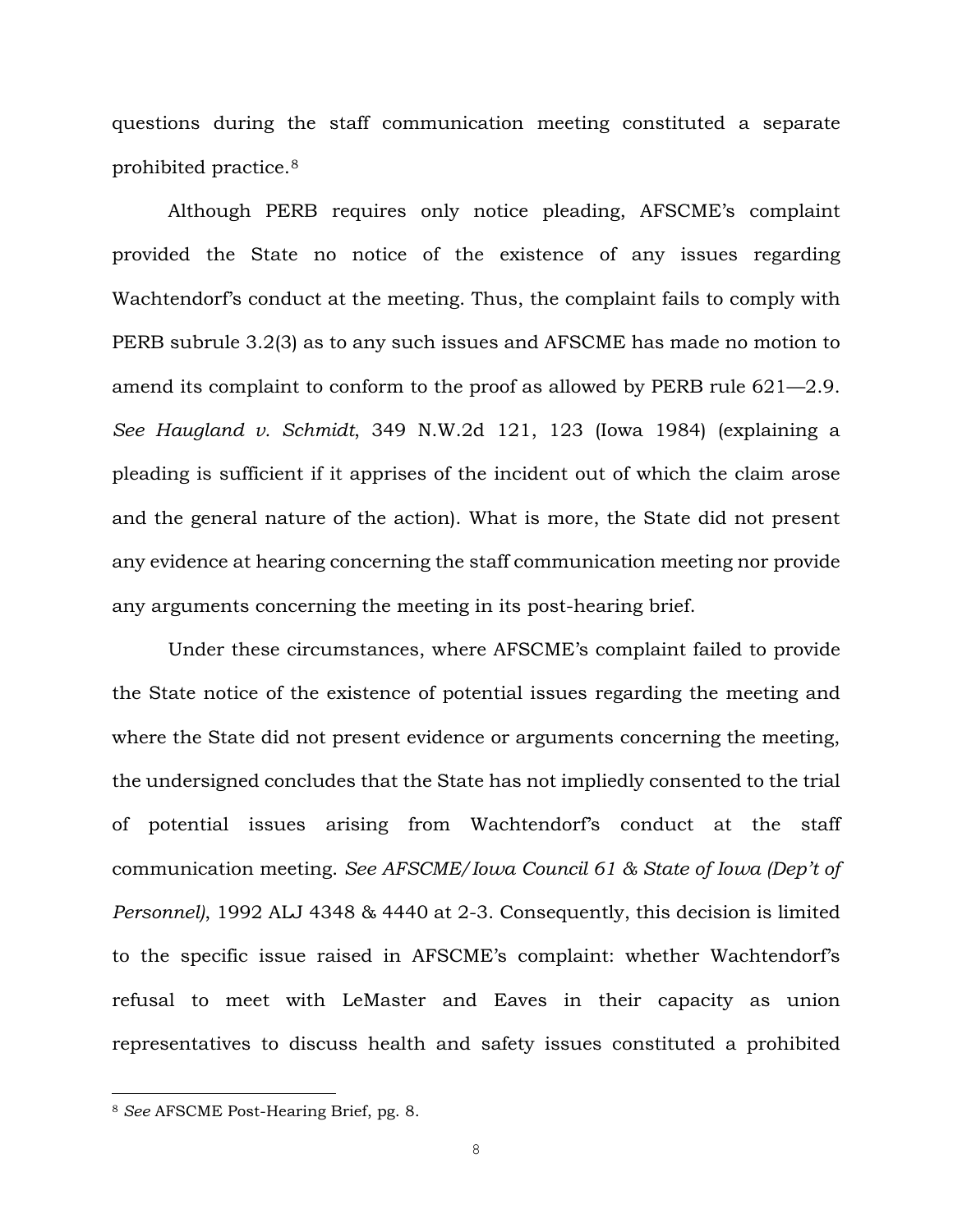practice within the meaning of Iowa Code sections 20.10(2)(*a*), (*b*), (*c*), or (*d*). Each claim will be addressed in succession.

### Section 20.10(2)(*a*) claim

AFSCME alleges an independent violation of section 20.10(2)(*a*), arguing that Wachtendorf's refusal to meet with LeMaster and Eaves in their capacity as union representatives to discuss workplace health and safety concerns interfered with, restrained or coerced LeMaster and Eaves in the exercise of protected, concerted activity and, thus, was a prohibited practice within the meaning of section 20.10(2)(*a*).

In order to prevail in an unlawful interference, restraint, or coercion case, a complainant must show (1) employees were engaged in activity protected by chapter 20 and, if so, (2) the employer engaged in conduct which tended to interfere with the employees' free exercise of their rights guaranteed by the statute. *See Scott Cnty. Sheriff's Ass'n & Scott Cnty. Brd. of Supervisors*, 1982 ALJ 2162 & 2163 at 6-7; *See also General Drivers & Helpers Union, Local 421 & City of Epworth*, 1993 ALJ 4826 at 5.

Iowa Code section 20.8(3) defines protected activity, in part, as the engagement in concerted activities for the purpose of mutual aid or protection. While the statute does not define "concerted activity," the Supreme Court has established that the term describes activities of employees who have joined together to achieve common goals. *See Nat'l Labor Relations Bd. v. City Disposal Sys. Inc.*, 465 U.S. 822, 829, 104 S. Ct 1505, 1511, 79 L. Ed. 2d 839 (1984).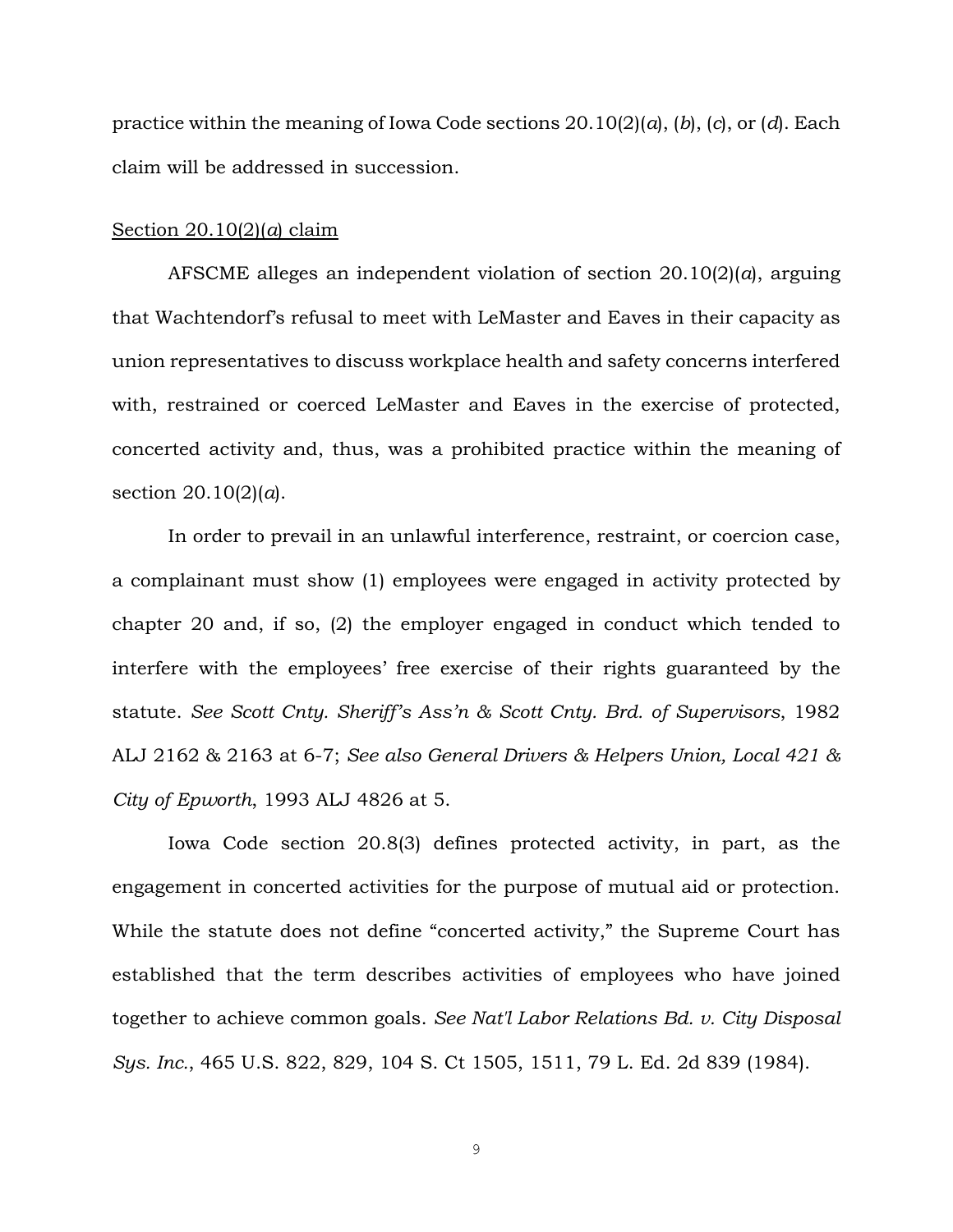Although section 7 of the National Labor Relations Act (NLRA), 29 U.S.C. § 157, is not identical to section 20.8, both statutes grant employees the right to "engage in other concerted activities for the purpose of collective bargaining or other mutual aid or protection." Accordingly, PERB has found decisions of the National Labor Relations Board (NLRB) and the federal courts construing this portion of section 7 illuminating and instructive on the meaning of section 20.8(3). *See Roger Koehn & Indian Hills Cmty. Coll.*, 2003 PERB 6414 at 9.

Generally, in order to be "concerted," employee activity must be undertaken together by two or more employees, or by one employee on behalf of or on the authority of others. *See, e.g., Meyers Indus.*, 268 NLRB 493 (1984). For instance, the NLRB has held that employees were engaged in protected activity when several employees jointly presented complaints to management concerning wages and workplace conditions. *See Swearingen Aviation Corp.*, 227 NLRB 228, 236 (1976) (citing *Hugh H. Wilson Corp. v. N.L.R.B.*, 414 F.2d 1345 (3rd Cir. 1969)). The NLRB has generally held employees' efforts to ask questions or present grievances on behalf of themselves and others to be protected, concerted activity. *See Prescott Indus. Prod. Co.*, 205 NLRB 51 (1973).

In this case, LeMaster and Eaves, together, requested to meet with Wachtendorf, they made their request in their capacity as union representatives, and the matter they wished to discuss concerned the health and safety of all ISP correctional officers. Thus, LeMaster and Eaves' request to meet with Wachtendorf was a concerted act intended to improve the health and safety of themselves and others. Accordingly, I conclude LeMaster and Eaves' request to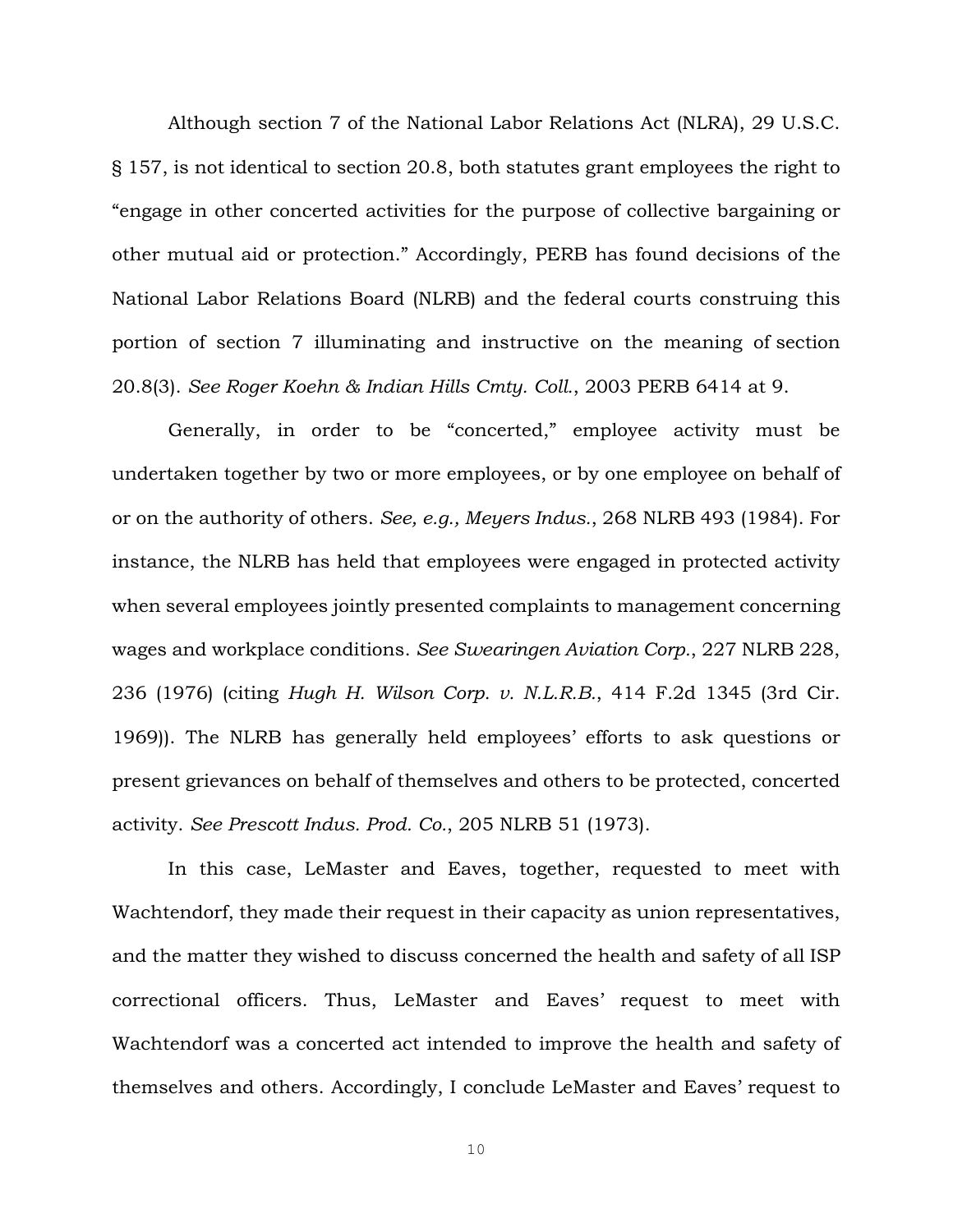meet with Wachtendorf was protected, concerted activity under Iowa Code section 20.8(3).

Having determined LeMaster and Eaves engaged in protected, concerted activity when they requested to meet with Wachtendorf, the remaining issue is whether Wachtendorf's refusal to meet with them in their capacity as union representatives unlawfully interfered with LeMaster and Eaves' exercise of protected activity in violation of Iowa Code section 20.10(2)(*a*).

To establish interference under section  $20.10(2)(a)$ , "a complainant need only to establish that the employer engaged in conduct which tended to interfere with the employee's free exercise of rights guaranteed by the statute." *AFSCME/Iowa Council 61 & State of Iowa*, 2013 ALJ 8465 at 6. With these violations, "an employer's motivation is not material nor does it matter whether the employee was in fact interfered with, restrained or coerced." *Id*.

In this case, at issue is Wachtendorf's refusal to meet with LeMaster and Eaves in their capacity as union representatives to discuss workplace health and safety concerns. Thus, the alleged interfering action was actually a refusal to act, a deliberate form of inaction. PERB case law establishes that the refusal to perform an act can violate section 20.10(2)(*a*) when an individual has a duty or obligation to act and, by so refusing, interferes with the rights of others.[9](#page-14-0)

Ξ

<span id="page-14-0"></span><sup>9</sup> *See Serv. Emp. Int'l Union, Local 199 & Broadlawns Medical Ctr.*, 2005 PERB 6894 at 4 (holding employer's refusal to fulfill statutory bargaining obligations and refusal to provide union relevant bargaining information a violation of sections 20.10(2)(*a*), (*e*) and (*f*)); *see also Commc'n Workers of Am. & Mississippi Bend Area Educ. Agency*, 2006 PERB 6765 at 7 (holding employer violated section 20.9 duty to bargain in good faith by refusing to provide relevant information to union and thereby violated sections 20.10(2)(*a*), (*e*) and (*f*)).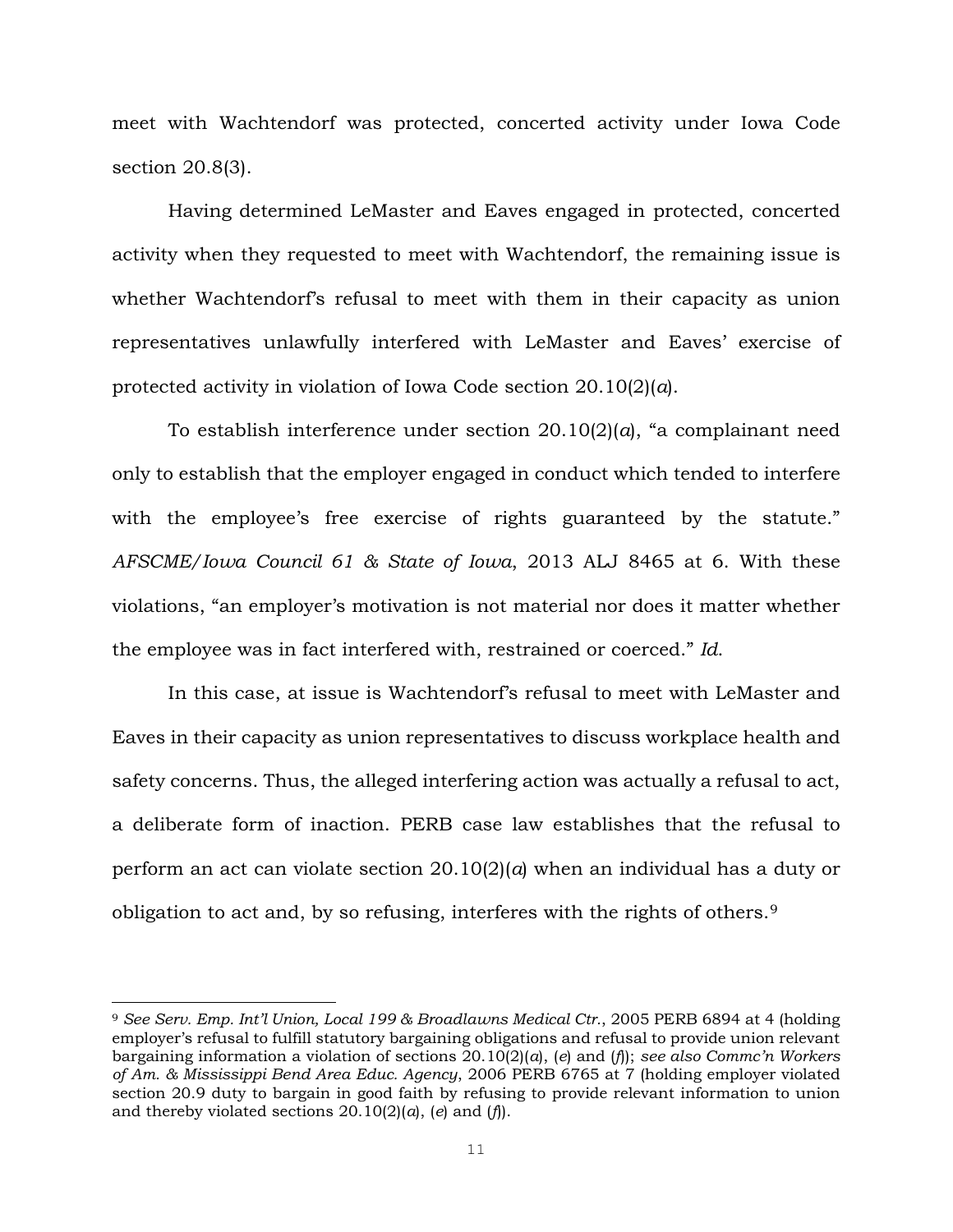Therefore, to establish interference in this case, AFSCME must show that, under the circumstances, Wachtendorf was obligated, either contractually or statutorily, to meet with LeMaster and Eaves in their capacity as union representatives to discuss workplace health and safety issues. For the reasons discussed below, AFSCME has failed to establish Wachtendorf had any such obligation.

Regarding Wachtendorf's obligations under the CBA, as discussed in the Findings of Fact, prior to July 1, 2017, the parties' CBA contractually obligated management to meet with AFSCME representatives in Labor/Management meetings to discuss workplace health and safety matters. However, the parties' subsequent CBA, which took effect July 1, 2017, contained no reference to health, safety, or Labor/Management meetings. As such, on October 16, 2017 when Wachtendorf refused LeMaster and Eaves' request—the parties' CBA no longer required management to meet with AFSCME's representatives to discuss workplace health and safety matters. Accordingly, under the circumstances, Wachtendorf had no contractual obligation to meet with LeMaster and Eaves and, therefore, violated no contractual duty when she refused to meet.

Having concluded Wachtendorf had no contractual obligation to meet with LeMaster and Eaves, the next question is whether, under the circumstances, Iowa Code chapter 20 obligated Wachtendorf to meet with LeMaster and Eaves to discuss workplace health and safety matters. From a review of PERB's case law, it does not appear the Board has addressed this specific issue. However, the NLRB has addressed an employer's obligation to meet with employees under the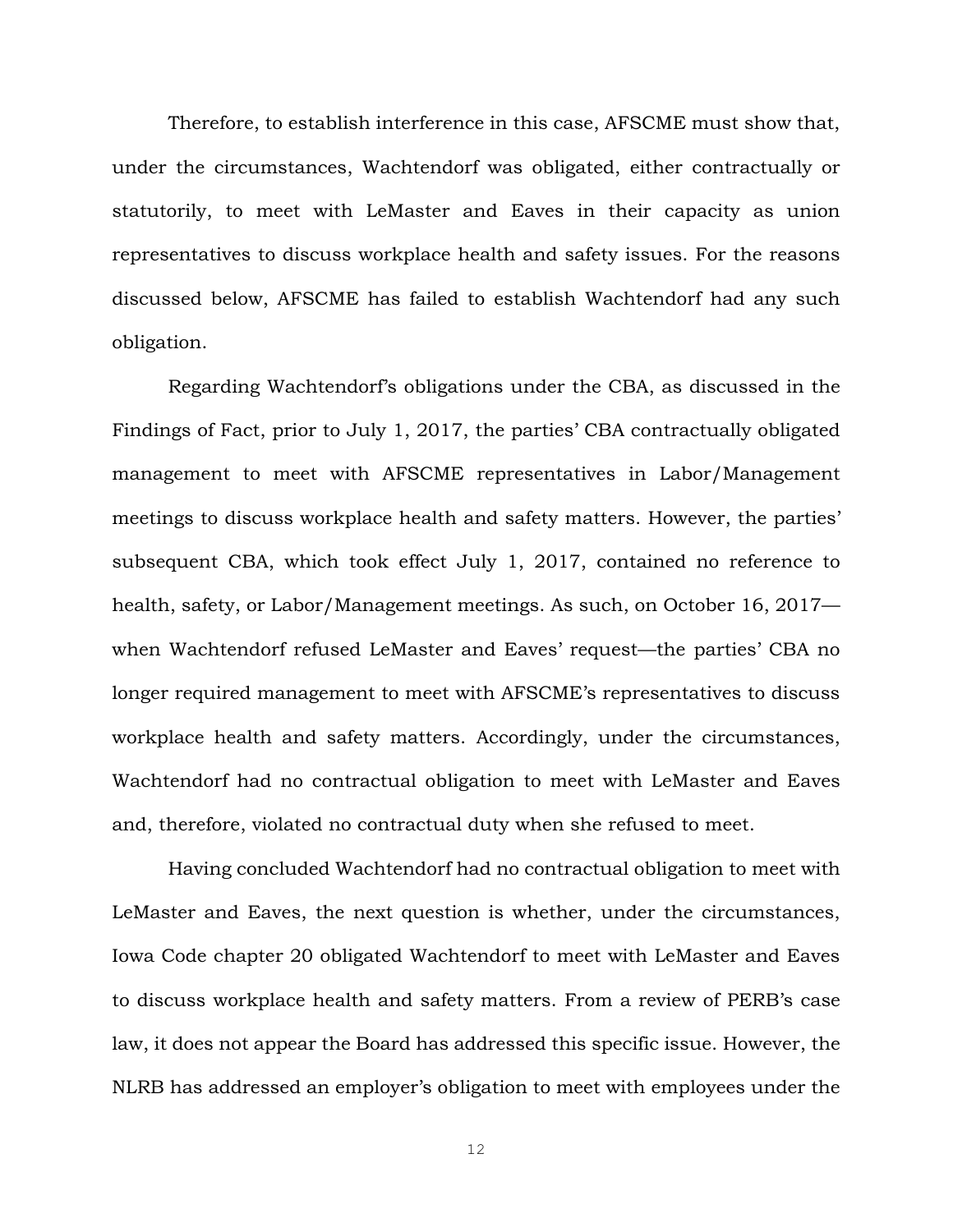NLRA in at least two prior cases: *Swearingen Aviation Corp.,* 227 NLRB 228 (1976) and *Charleston Nursing Center,* 257 NLRB 554 (1981).

As discussed above, both Iowa Code section 20.8 and section 7 of NLRA protects employees' rights to "engage in other concerted activities for the purpose of collective bargaining or other mutual aid or protection…" 29 U.S.C. § 157. Moreover, like Iowa Code section 20.10(2)(*a*), section 8(a)(1) makes it an unfair labor practice for an employer "to interfere, restrain, or coerce employees in the exercise of rights guaranteed in [section 7]." 29 U.S.C. § 158(a)(1). As these statutory provisions are similar in form and content, PERB considers federal interpretations of these provisions persuasive and instructive on the interpretation and application of Iowa Law. *See City of Davenport v. Pub. Emp't Relations Bd.*, 264 N.W.2d 307, 313 (Iowa 1978); *see also Kurt Rosenthal & City of Dubuque*, 2010 ALJ 8027 at 8.

In *Swearingen Aviation Corp.*, an employer was alleged to have violated section 8(a)(1) when he refused to allow an unrepresented employee present grievances to management on behalf of himself and other employees and have the grievances adjusted. *See* 227 NLRB 228 (1976). The NLRB affirmed the underlying ALJ decision concluding the employer's actions did not violate section 8(a)(1), which stated, in relevant part:

But in neither of these cases, nor in any other case I know of, has it been held violative of Section 8(a)(1) for an employer to refuse to entertain and adjust grievances in circumstances such as those present here where there is no collective-bargaining agreement with an exclusive representative of employees in an appropriate unit *requiring it to do so*.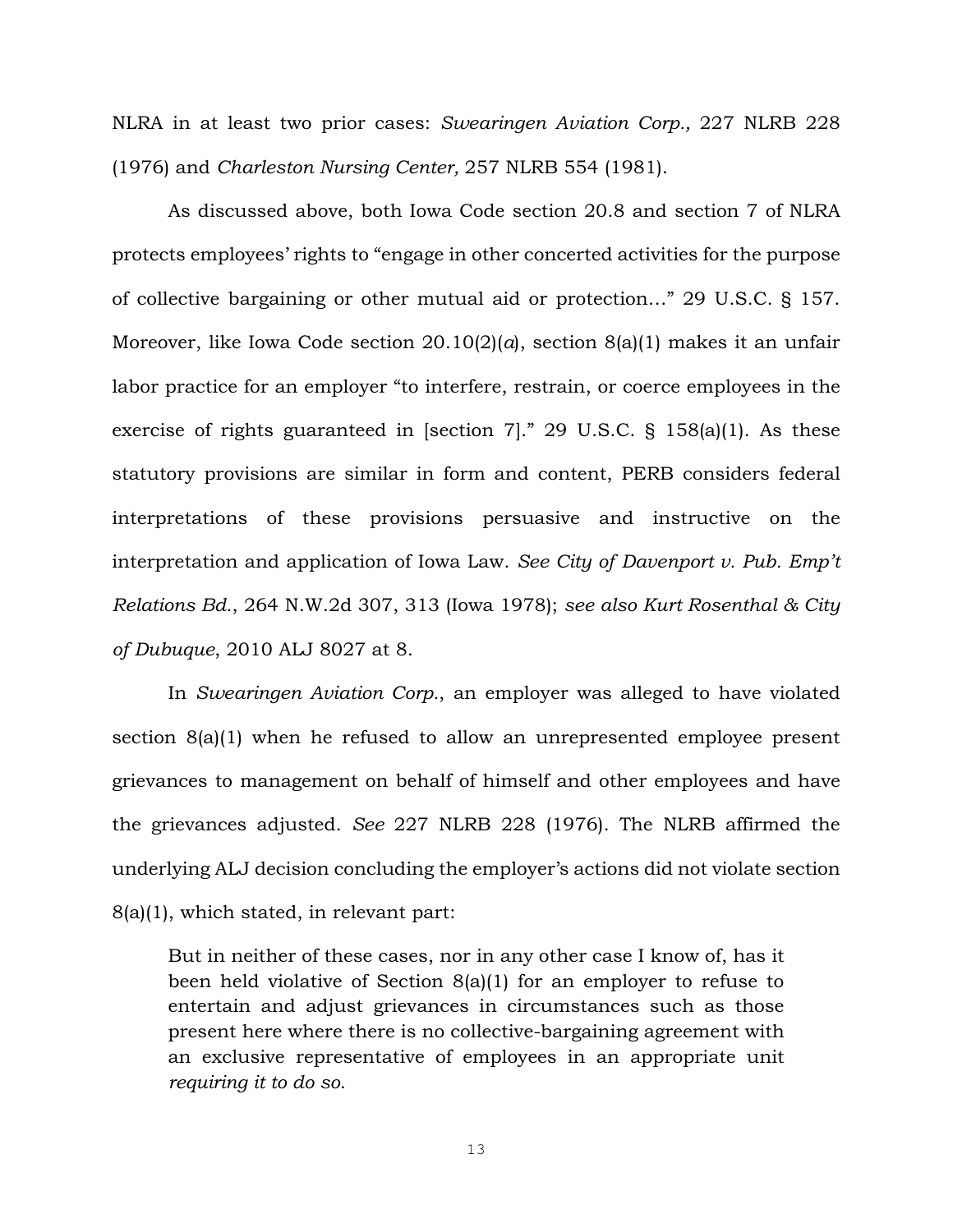*Id*. at 236 (emphasis added).

Similarly, in *Charleston Nursing Center*, an employer was alleged to have violated section 8(a)(1) when he refused to meet with a group of unrepresented employees who demanded a meeting to discuss wages and work conditions. *See* 257 NLRB 554 (1981). In holding the employer's refusal to meet not a violation of section 8(a)(1), the NLRB stated:

While it is clear that Section 8(a)(1) prohibits an employer from retaliating against employees for engaging in protected concerted activities such as the presentation of grievances, it is also clear that generally an employer is under no obligation to meet with employees or entertain their grievances upon request where there is no collective-bargaining agreement with an exclusive bargaining representative *requiring it to do so*.

*Id*. at 555, *reversed on other grounds*, 710 F.2d 1280, 1287 (7th Cir. 1983) (emphasis added).

Although the employees in *Swearingen* and *Charleston* were unrepresented, the Board's holding in *Charleston* was not limited to unrepresented employees. Rather, by including the language "requiring it to do so" the Board made clear that an employer's obligation to meet with employees generally arises from, and is conditional upon, the *terms* of the parties' CBA, rather than arising from the mere existence of a CBA or from the NLRA. Thus, section 8(a)(1) generally imposes no duty on employers to meet with employees or entertain their grievances upon request where there is no CBA requiring it to do so.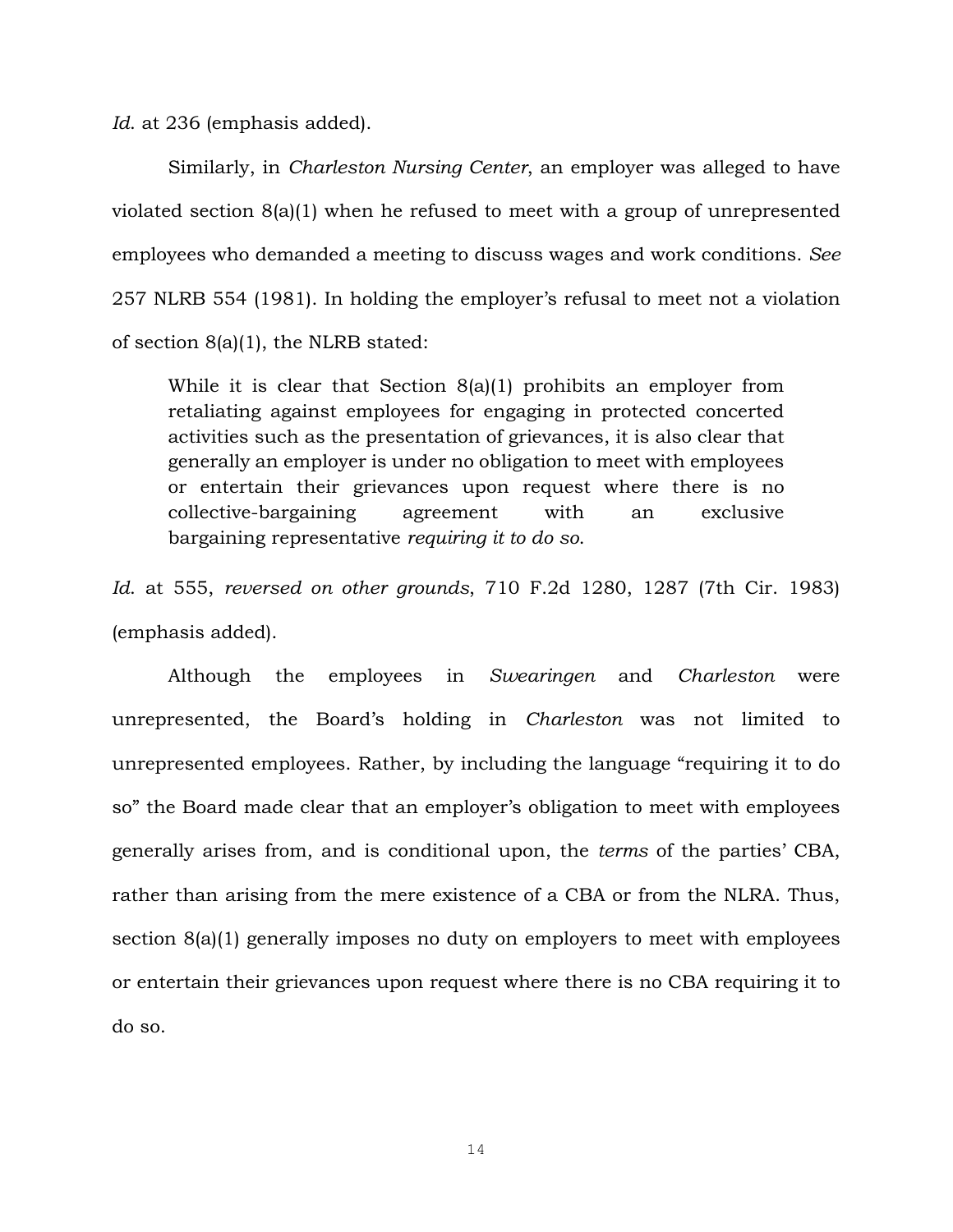The NLRB's holding in *Charleston* is consistent with PERB's case law concerning permissive topics of bargaining. For instance, PERB has held, "a party has the right to adamantly and consistently refuse to bargain over permissive subjects of bargaining…" *Sioux City Educ. Ass'n & Sioux City Cmty. Sch. Dist.*, 1998 PERB 5842 at 10. Moreover, PERB has held that an employer's unilateral change in a permissive subject of bargaining is not a prohibited practice within the meaning of section 20.10. *See Black Hawk City & Pub. Prof'l & Maint. Emp., Local 2003*, 2008 PERB 7929 at 9; *see also Cedar Rapids Police Bargaining Union & City of Cedar Rapids*, 2020 ALJ 102144 & 102145 at 10. Thus, as chapter 20 does not obligate employers to bargain with union representatives over permissive topics of bargaining, it is reasonable to conclude, consistent with the NLRB's holding in *Charleston*, that chapter 20 also does not generally obligate employers to meet and discuss permissive topics of bargaining with union representatives absent a CBA requiring it to do so.

The undersigned finds the NLRB's holding in *Charleston* persuasive and applicable. Accordingly, I conclude section 20.10 generally imposes no obligation on employers to meet with employees or entertain their grievances upon request absent a CBA requiring it to do so. Consequently, under the circumstances, I conclude Wachtendorf had no obligation under chapter 20 to meet with LeMaster and Eaves in their capacity as union representatives to discuss health and safety matters. As such, Wachtendorf violated no statutory duty when she refused to meet with LeMaster and Eaves.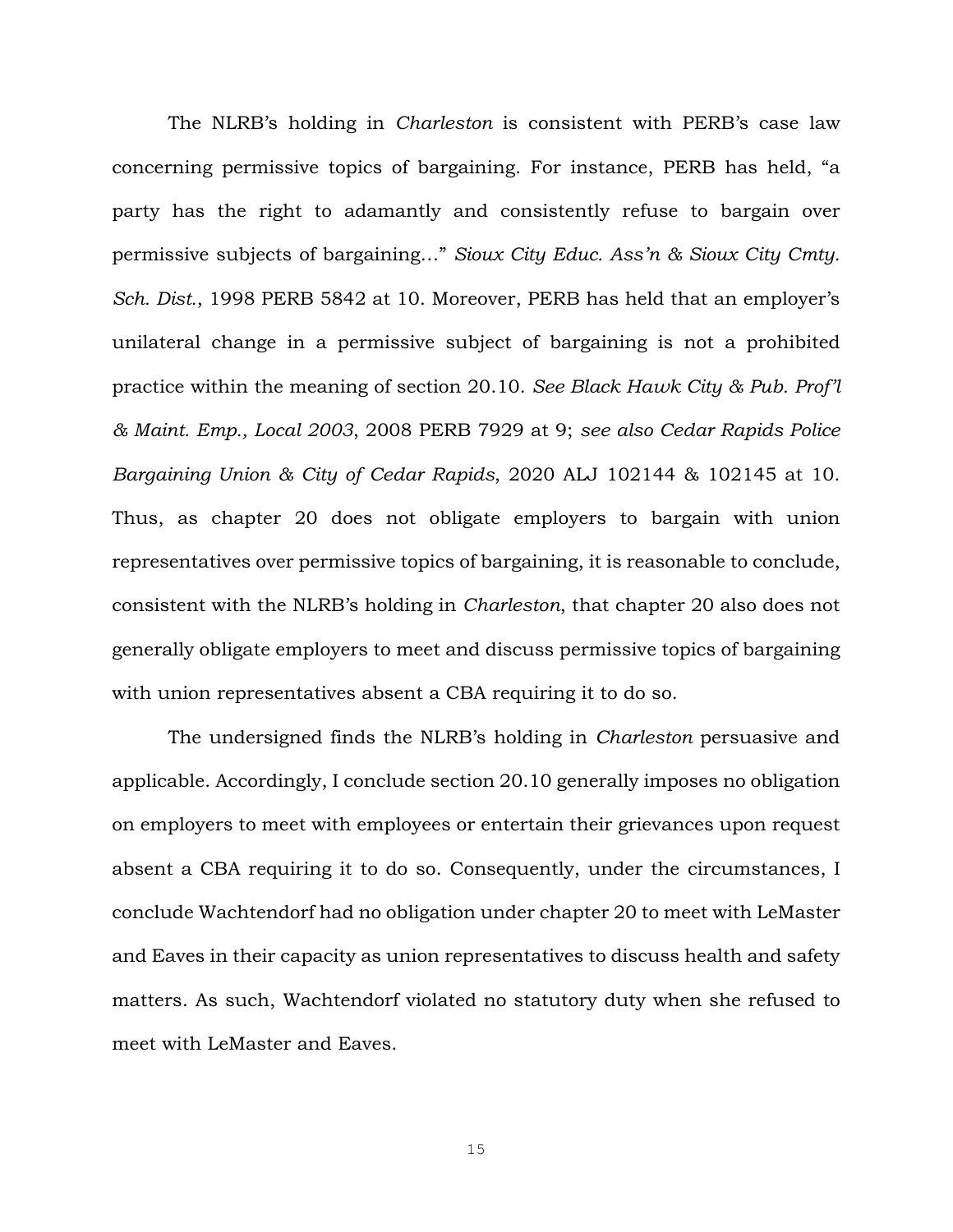As AFSCME has failed to establish Wachtendorf was obligated to meet with LeMaster and Eaves, AFSCME has consequently failed to establish that Wachtendorf's refusal to meet unlawfully interfered with, restrained, or coerced LeMaster and Eaves in their exercise of section 20.8 rights. Therefore, AFSCME has failed to establish the State (specifically ISP) committed a prohibited practice within the meaning of Iowa Code section 20.10(2)(*a*).

### Section 20.10(2)(*b*) claim

AFSCME contends Wachtendorf's refusal to meet with LeMaster and Eaves in their capacity as union representatives interfered with the administration of AFSCME Council 61 in violation of Iowa Code section 20.10(2)(*b*), which provides, "It shall be a prohibited practice for a public employer…to…[D]ominate or interfere in the administration of any employee organization." Iowa Code § 20.10(2)(*b*).

As discussed above, because Wachtendorf was under no obligation to meet with LeMaster and Eaves, her refusal to meet in no way interfered with their exercise of protected activity. Moreover, the record is absent of any evidence that Wachtendorf's refusal to meet with LeMaster and Eaves undermined AFSCME Council 61's ability to run its affairs. *See, e.g., AFSCME/Iowa Council 61*, 2013 ALJ 8465 at 8. Thus, AFSCME has failed to establish that the State dominated or interfered in the administration of AFSCME Council 61. Accordingly, AFSCME has failed to establish the State (specifically ISP) committed a prohibited practice within the meaning of Iowa Code section 20.10(2)(*b*).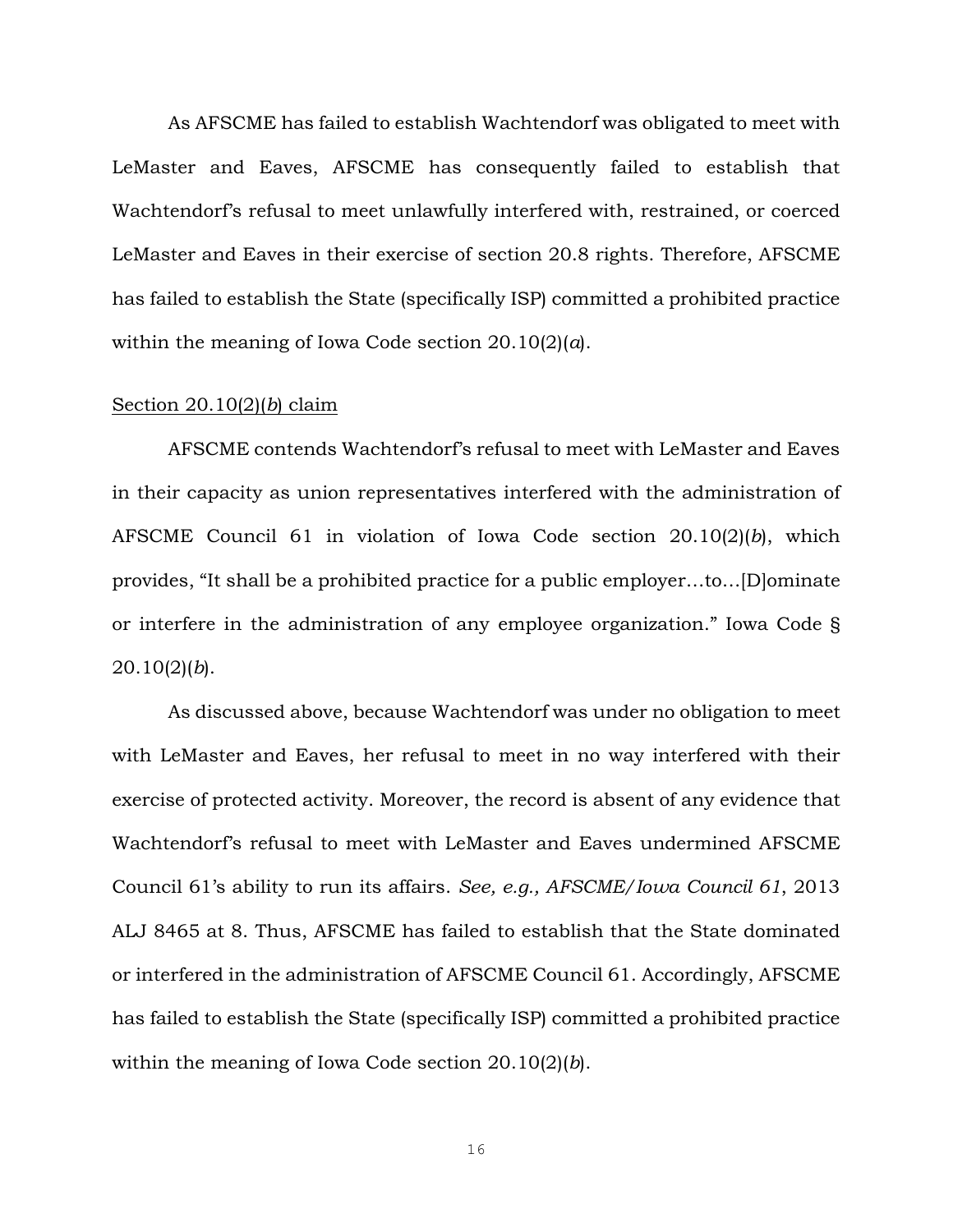### Section 20.10(2)(*c*) and 20.10(2)(*d*) claims

AFSCME contends Wachtendorf's refusal to meet with LeMaster and Eaves in their capacity as union representatives violated Iowa Code sections 20.10(2)(*c*) and (*d*), which address unlawful motive and prohibit employer conduct which encourages or discourages union membership or which constitutes retaliation for an employee's union activities. *See Rosenthal*, 2010 ALJ 8027 at 12; *see also AFSCME/Iowa Council 61*, 2013 ALJ 8465 at 8. In cases where there is a question whether the employer acted because of an employee's union activities or due to some factor unrelated to protected activity, PERB and the courts apply a "dual-motive" analysis, also known as the *Wright Line* test. *See NLRB v. Transp. Mgmt. Corp.*, 462 U.S. 393, 103 S.Ct. 2469, 76 L.Ed.2d 667 (1983); *see also Cerro Gordo Cnty. v. PERB*, 395 N.W.2d 672 (Ia. Ct. App. 1986).

In this case, however, resort to a *Wright Line* analysis is unnecessary, because, as discussed above, Wachtendorf's refusal to meet with LeMaster and Eaves did not interfere with their exercise of protected activity. Just as Wachtendorf's refusal did not interfere with protected activity, it also did not adversely affect LeMaster and Eaves' terms and conditions of employment nor is there any evidence of retaliatory conduct. *See, e.g., AFSCME/Iowa Council 61 & State of Iowa*, 1999 ALJ 5879 at 5-6. As Wachtendorf did not commit any adverse or retaliatory actions, AFSCME has failed to establish that the State (specifically ISP) committed a prohibited practice within the meaning of Iowa Code sections 20.10(2)(*c*) or 20.10(2)(*d*).